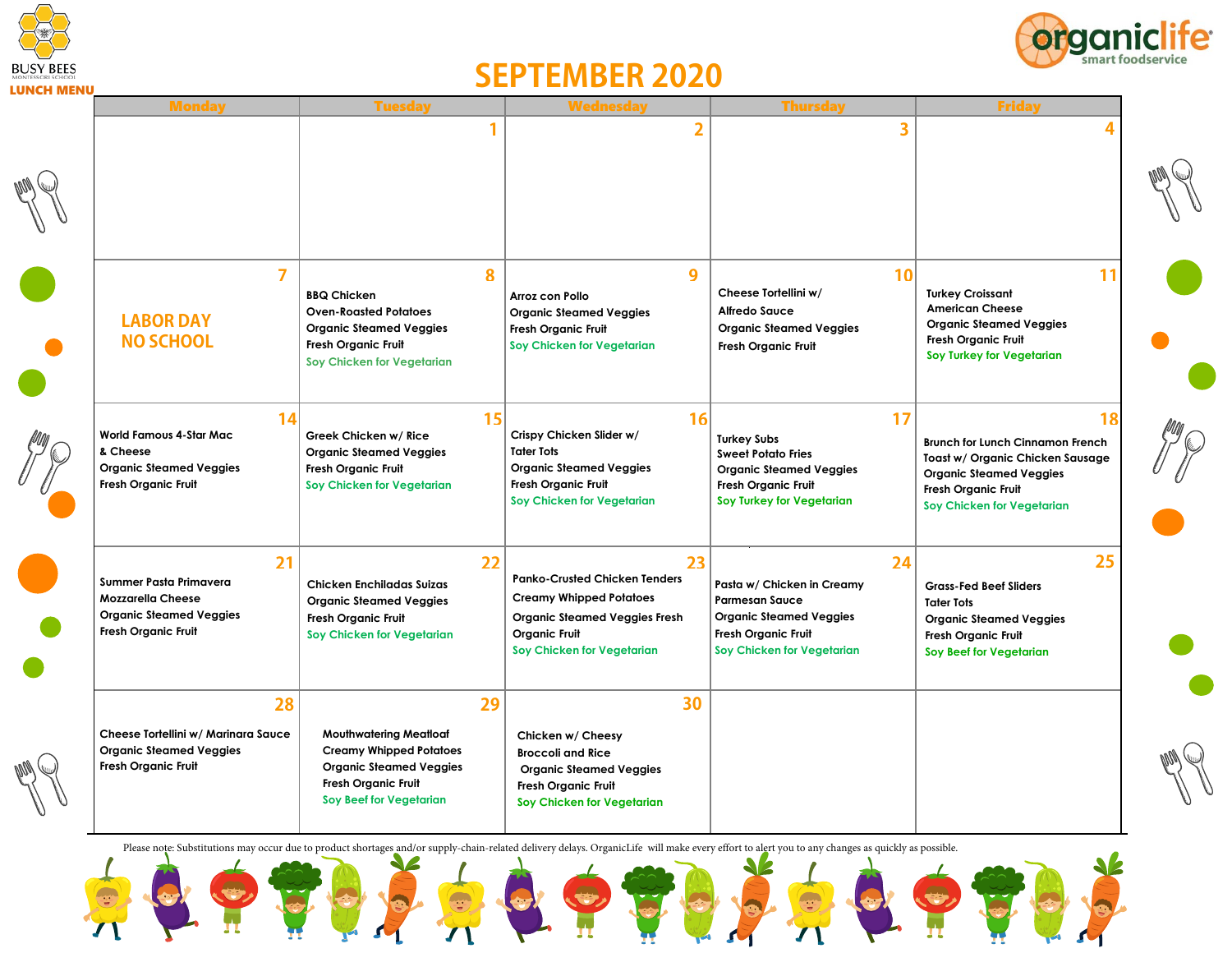



## **OCTOBER 2020**

| LUNLM MEN | <b>Monday</b>                                                                                                                                               | <b>Tuesday</b>                                                                                                                                                   | <b>Wednesday</b>                                                                                                                                                           | <b>Thursday</b>                                                                                                                                       | <b>Friday</b>                                                                                                                                                            |
|-----------|-------------------------------------------------------------------------------------------------------------------------------------------------------------|------------------------------------------------------------------------------------------------------------------------------------------------------------------|----------------------------------------------------------------------------------------------------------------------------------------------------------------------------|-------------------------------------------------------------------------------------------------------------------------------------------------------|--------------------------------------------------------------------------------------------------------------------------------------------------------------------------|
|           |                                                                                                                                                             |                                                                                                                                                                  |                                                                                                                                                                            | Organic Pasta w/ San Marzano<br>Marinara<br><b>Organic Steamed Veggies</b><br><b>Fresh Organic Fruit</b>                                              | 2<br>Teriyaki-Glazed Chicken<br><b>Steamed Brown Sushi Rice</b><br><b>Organic Steamed Veggies</b><br><b>Fresh Organic Fruit</b><br><b>Soy Chicken for Vegetarian</b>     |
|           | 5<br>Pasta w/ Chicken in Creamy<br><b>Parmesan Sauce</b><br><b>Organic Steamed Veggies</b><br>Fresh Organic Fruit<br>Soy Chicken for Vegetarian             | 6<br><b>Cheese Quesadilla</b><br><b>Spanish Rice</b><br><b>Organic Steamed Veggies</b><br><b>Fresh Organic Fruit</b>                                             | $\overline{7}$<br>Greek Chicken w/ Rice<br><b>Organic Steamed Veggies</b><br><b>Fresh Organic Fruit</b><br>Soy Chicken for Vegetarian                                      | 8<br>Crispy Chicken Slider w/<br><b>Tater Tots</b><br><b>Organic Steamed Veggies</b><br><b>Fresh Organic Fruit</b><br>Soy Chicken for Vegetarian      | 9<br><b>Cheese Pizza Bagels</b><br><b>Organic Steamed Veggies</b><br><b>Fresh Organic Fruit</b>                                                                          |
|           | 12<br><b>World Famous 4-Star Mac</b><br>& Cheese<br><b>Organic Steamed Veggies</b><br><b>Fresh Organic Fruit</b>                                            | 13<br>Primo Chicken Parmesan<br><b>Organic Steamed Veggies</b><br><b>Fresh Organic Fruit</b><br>Soy Chicken for Vegetarian                                       | 14<br><b>BBQ Chicken</b><br><b>Oven-Roasted Potatoes</b><br><b>Organic Steamed Veggies</b><br><b>Fresh Organic Fruit</b><br>Soy Chicken for Vegetarian                     | 15<br>Italia Incredible 4-Cheese<br>Lasagna<br><b>Organic Steamed Veggies</b><br><b>Fresh Organic Fruit</b>                                           | 16<br>Brunch for Lunch Cinnamon French<br>Toast w/ Organic Chicken Sausage<br><b>Organic Steamed Veggies</b><br><b>Fresh Organic Fruit</b><br>Soy Chicken for Vegetarian |
|           | 19<br>Pasta w/ Meatballs in Tomato-<br><b>Basil Sauce</b><br><b>Organic Steamed Veggies</b><br><b>Fresh Organic Fruit</b><br><b>Soy Beef for Vegetarian</b> | 20<br><b>Chicken Enchiladas Suizas</b><br><b>Organic Steamed Veggies</b><br><b>Fresh Organic Fruit</b><br>Soy Chicken for Vegetarian                             | 21<br><b>Panko-Crusted Chicken Tenders</b><br><b>Creamy Whipped Potatoes</b><br><b>Organic Steamed Veggies Fresh</b><br><b>Organic Fruit</b><br>Soy Chicken for Vegetarian | 22<br><b>Orange Chicken</b><br><b>Chow Mein Noodles</b><br><b>Organic Steamed Veggies</b><br><b>Fresh Organic Fruit</b><br>Soy Chicken for Vegetarian | 23<br><b>Grass-Fed Beef Sliders</b><br><b>Tater Tots</b><br><b>Organic Steamed Veggies</b><br><b>Fresh Organic Fruit</b><br>Soy Beef for Vegetarian                      |
|           | 26<br>Cheese Tortellini w/<br>Alfredo Sauce<br><b>Organic Steamed Veggies</b><br><b>Fresh Organic Fruit</b>                                                 | 27<br><b>Mouthwatering Meatloaf</b><br><b>Creamy Whipped Potatoes</b><br><b>Organic Steamed Veggies</b><br><b>Fresh Organic Fruit</b><br>Soy Beef for Vegetarian | 28<br>Chicken w/ Cheesy<br><b>Broccoli and Rice</b><br><b>Organic Steamed Veggies</b><br><b>Fresh Organic Fruit</b><br>Soy Chicken for Vegetarian                          | 29<br>Olife Ole Taco Bar<br><b>Spanish Rice</b><br><b>Organic Steamed Veggies</b><br><b>Fresh Organic Fruit</b><br>Soy Beef for Vegetarian            | 30<br>Artisan Whole Grain Cheese Calzone<br><b>Organic Steamed Veggies</b><br><b>Fresh Organic Fruit</b>                                                                 |

Please note: Substitutions may occur due to product shortages and/or supply-chain-related delivery delays. OrganicLife will make every effort to alert you to any changes as quickly as possible.

 $\blacktriangle$